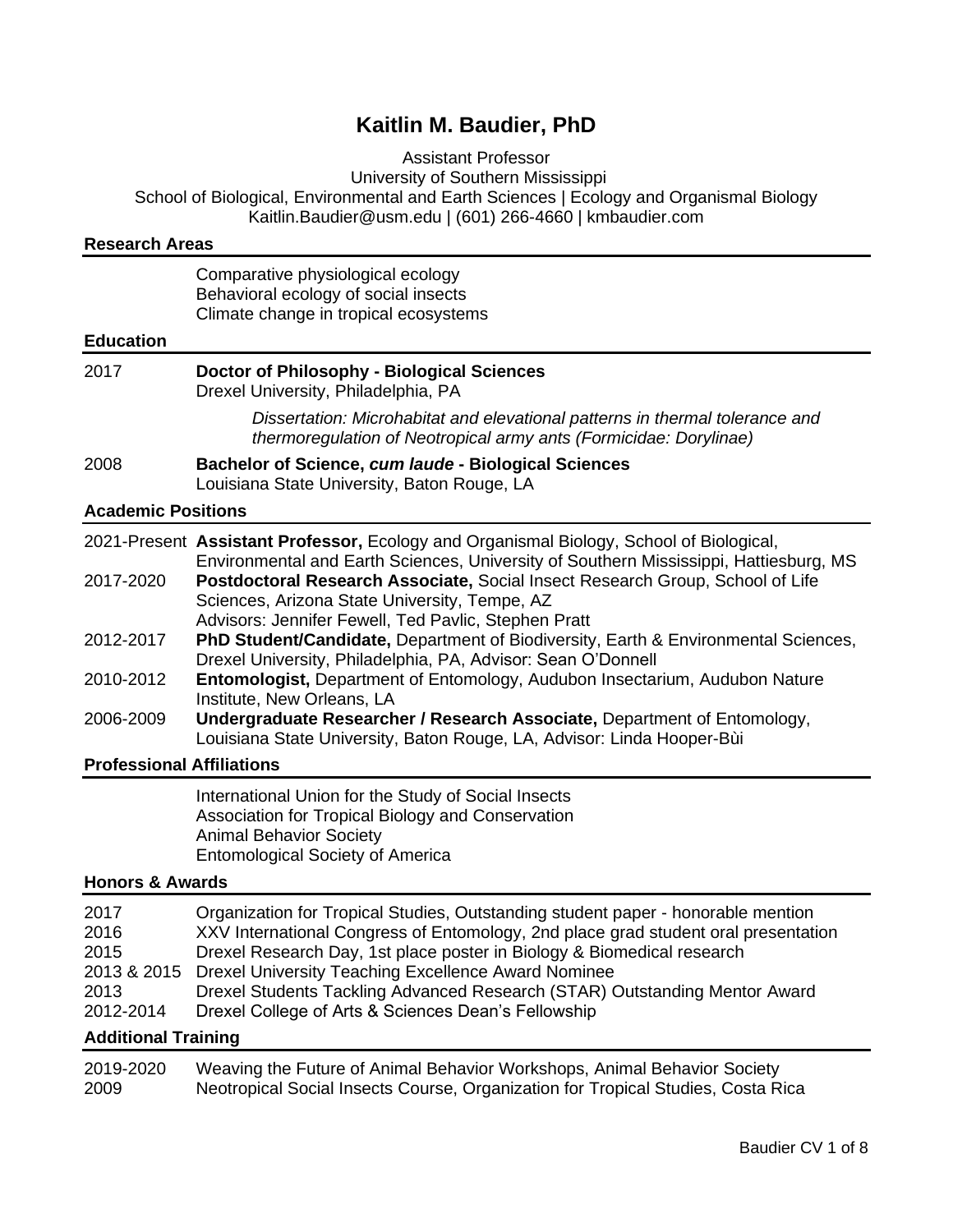#### *Google scholar metrics: citations = 372, h-index = 9, i10-index = 9*

#### **Peer-reviewed Journal Articles**

- Baudier KM<sup>§</sup>, Ostwald MM<sup>§</sup>, Haney BR, Calixto JM, Cossio FJ, Fewell JH. (2022). Social factors in heat survival: Multi-queen desert ant colonies have higher and more uniform heat tolerance. *Physiological and biochemical zoology*. *In press.*
- Baudier KM, Bennett MM, Barrett M, Cossio F, Wu R, O'Donnell S, Fewell JH (2022) Soldier neural architecture is flexibly modality-specialized but poorly predicted by repertoire size in the stingless bee *Tetragonisca angustula*. *Journal of Comparative Neurology.* 530(4):672-682.
- Bennett MM, Baudier KM (2021) The night shift: Nest closure and guarding behaviors in the stingless bee, *Tetragonisca angustula*. *Journal of Insect Behavior*. 34:162-172.
- Baudier KM, Pavlic TP. (2020) Incidental interactions among Neotropical army-ant colonies are met with self-organized walls of ants (Hymenoptera: Formicidae). *Myrmecological News*. 30:251- 258.
- Baudier KM§, Bennett MM§, Ostwald MM, Hart S, Pavlic TP, Fewell JH (2020) Age-based changes in kairomone response mediate task partitioning in stingless bee soldiers (*Tetragonisca angustula*). *Behavioral Ecology and Sociobiology*. 74:1-9*.*
- Welch L, Baudier KM, Harrison J (2020) Warmer mid-day temperatures increase leaf intake by increasing forager speed and success in *Atta colombica* during the rainy season*. Insectes Sociaux.* 67:213–219.
- Baudier KM, O'Donnell S. (2020). Rain shadow effects predict population differences in thermal tolerance of leaf-cutting ant workers (*Atta cephalotes*). *Biotropica,* 52(1):113-119*.*
- Baudier KM, Ostwald MM, Grüter C, Segers FH, Roubik DW, Pavlic TP, Pratt SC, Fewell JH (2019). Changing of the guard: mixed specialization and flexibility in nest defense (*Tetragonisca angustula*). *Behavioral Ecology*, 30:1041-1049.
- Baudier KM, D'Amelio CL, Sulger E, O'Connor MP O'Donnell S (2019*)* Plastic collective endothermy in a complex animal society (army ant bivouacs: *Eciton burchellii parvispinum*). *Ecography.*  42:730-739.
- Baudier KM, S O'Donnell (2018). Complex body size differences in thermal tolerance among army ant workers (*Eciton burchellii parvispinum*). *Journal of Thermal Biology*. 78:277-280.
- Ostwald MM, Ruzi SA, Baudier KM (2018) Ambush predation of stingless bees (*Tetragonisca angustula*) by the solitary-foraging ant *Ectatomma tuberculatum. Journal of Insect Behavior*. 31:503–509.
- Baudier KM, D'Amelio CL, Malhotra R, O'Connor MP, O'Donnell S (2018) Extreme insolation: climatic variation shapes the evolution of thermal tolerance at multiple scales. *The American Naturalist.* 192:347–359.
- O'Donnell S, Baudier KM, Fioca K, Marenda DR (2018) Erythritol ingestion impairs adult reproduction and causes larval mortality in *Drosophila melanogaster* fruit flies (Diptera: Drosophilidae). *Journal of applied entomology*. 142:37-42.
- Baudier KM, O'Donnell S (2017) Weak links: How colonies counter the social costs of individual variation in thermal physiology. *Current Opinion in Insect Science*. 22:85-91.
- Baudier KM, O'Donnell S (2016) Structure and thermal biology of subterranean army ant bivouacs in a tropical montane forest. *Insectes Sociaux*. 63(3):467-476.
- O'Donnell S, Baudier KM, Marenda DR (2016) Non-nutritive polyol sweeteners differ in insecticidal activity when ingested by adult *Drosophila melanogaster*. *Journal of Insect Science.* 16:1-3.
- Baudier KM, Mudd AE, Erickson SC, O'Donnell S (2015) Microhabitat and body size effects on heat tolerance: implications for responses to climate change (army ants: Formicidae, Ecitoninae). *Journal of Animal Ecology.* 84:1322-1330.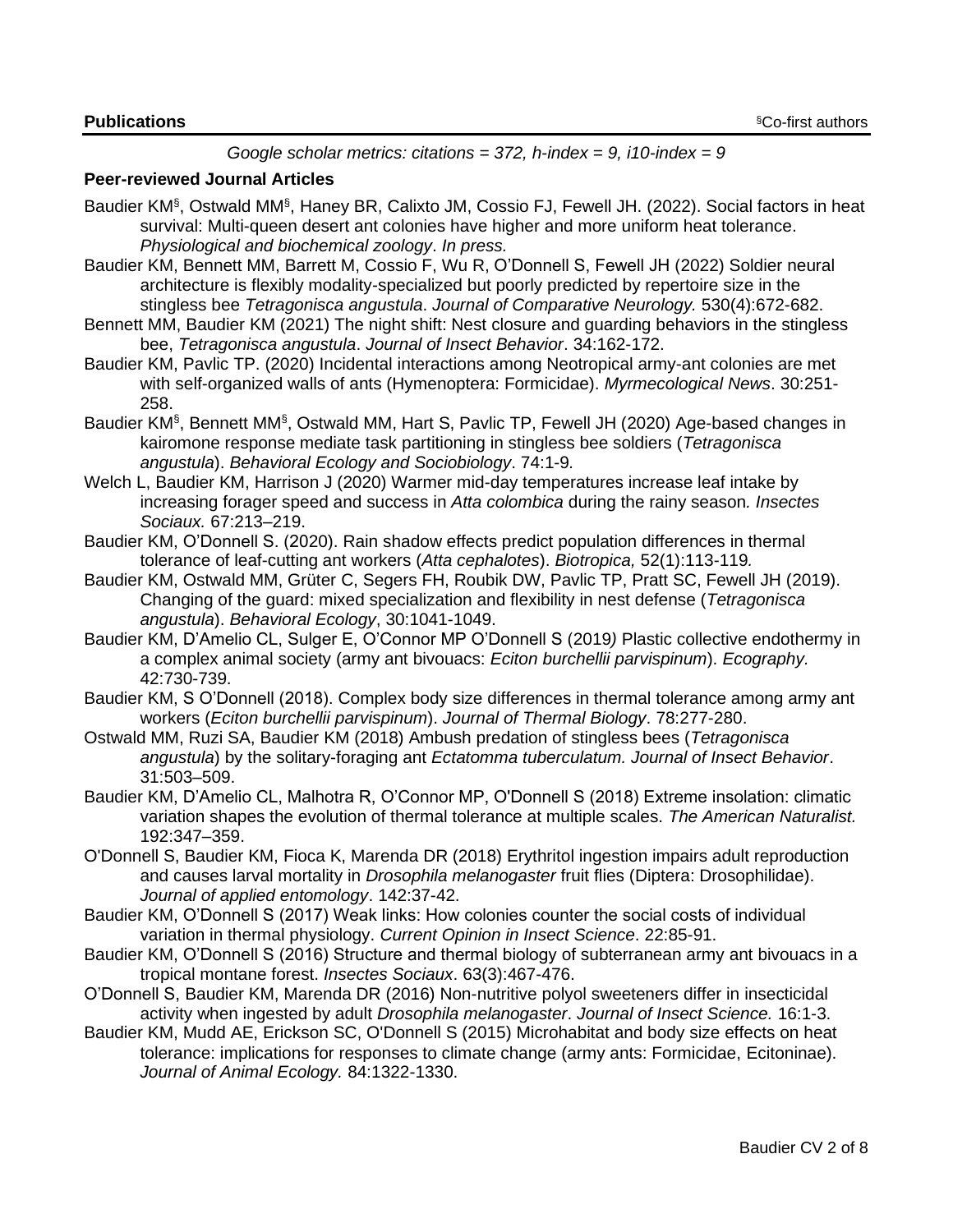Baudier KM, Kaschock-Marenda SD, Patel N, Diangelus KL, O'Donnell S, Marenda DR (2014) Erythritol, a non-nutritive sugar alcohol sweetener and the main component of Truvia®, is a palatable ingested insecticide. *PLoS ONE.* 9(6):e98949.

## **Conference Proceedings**

- Baudier KM, Pavlic TP (2022) Multi-level instrumentation of bivouac thermoregulation: current methods and future directions. *Artificial Life and Robotics*. 27:308-315.
- Strickland LG, Baudier KM, Bowers KP, Pavlic TP, Pippin CP (2019) Bio-inspired role allocation of heterogeneous teams in a site defense task, *Distributed Autonomous Robotic Systems*, 9:139- 151*.*

## **Book Chapters**

Baudier KM (2019). Brood Stimulation Hypothesis. In *Encyclopedia of Social Insects*, ed. Starr CK. Cham, Switzerland: Springer International.

### **Submitted Manuscripts**

Prendergast CT\*, Harrison JF, Baudier KM (*Submitted*) Variation in reflective flow and forager navigation explain speed of obstruction circumnavigation on *Atta colombica* foraging trails.

#### **Manuscripts in Preparation**

- Robles Lopez K, Sosa Calvo J, Zoppas de Albuquerque E, Calixto JM, Baudier KM (*In prep*) One ant's trash is another ant's treasure: Neotropical army ant middens are transient resources for a diverse assemblage of ants.
- Robinson K, Mora Kepfer Uy F, Baudier KM. (*In prep*) Acute heat tolerance and long-term cold survival differ according to latitude in the sub-tropical paper wasp *Mischocyttarus mexicanus.*
- Baudier KM, Wu R, Bennett MM, Ostwald MM, Fewell JH, Harrison JF. (*In prep*) Metabolic dynamics of morphologically distinct stingless bee soldiers and their age-differentiated task groups (*Tetragonisca angustula*)
- Baudier KM. O'Donnell S. (*In prep*) Tradeoffs between reducing thermal range and raising thermal mean in high elevation bivouacs of *Eciton burchellii parvispinum*
- Baudier KM, Austero M, Schauer C, O'Donnell S (*In prep*) Evolution of sticky tubercles in subfamily Ponerinae.

### **Received Research Support**

## **Role: PI or Co-PI**

| 2018-2019 | Innovative Post-Doctoral Research Award - Co-PI - \$5,790                      |
|-----------|--------------------------------------------------------------------------------|
|           | Modalities of task specialization in the stingless bee Tetragonisca angustula  |
|           | School of Life Sciences, Arizona State University, Tempe, AZ                   |
| 2016-2017 | Claudio Elia Environmental Science & Engineering Fellowship - PI - \$7,500     |
|           | Using ants to model thermal physiology along tropical temperature gradients    |
|           | Drexel University, Philadelphia, PA                                            |
| 2016      | McLean Fellowship for Environmental Science & Ornithology – $PI - $12,500$     |
|           | Multilevel thermal adaptation in Neotropical army ants                         |
|           | Academy of Natural Sciences, Philadelphia, PA                                  |
| 2014      | Christiane and Christopher Tyson Research Fellowship - PI - \$3,482            |
|           | Ecological and physiological factors in Neotropical army ant thermal tolerance |
|           | Organization for Tropical Studies, San Jose, Costa Rica                        |

### **Role: Personnel**

## 2018-2021 **DARPA W31P4Q-18-C-0054 (Phase I & II)** – \$990,792 *Autonomous System Control via Social Insect Models (ASC-SIM)* United States Defense Advanced Research Projects Agency, Arlington, VA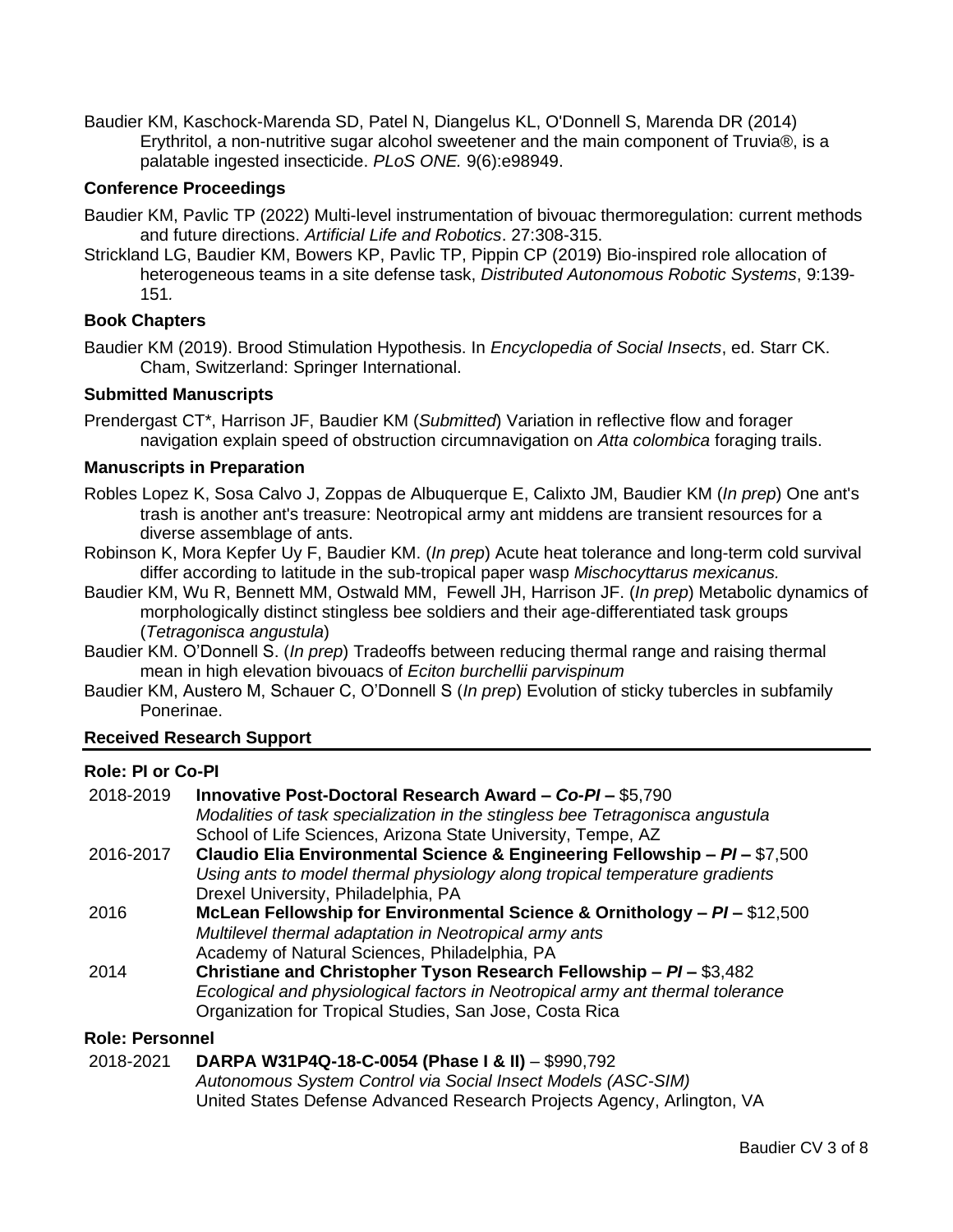| 2017-2018                         | US Air Force/Eglin AFB/FL A8651-17-F-1013 - \$368,079<br>Bio-Inspired Swarming (BioSwarm) Seedling project<br>United States Defense Advanced Research Projects Agency, Arlington, VA                                                          |  |
|-----------------------------------|-----------------------------------------------------------------------------------------------------------------------------------------------------------------------------------------------------------------------------------------------|--|
| 2015-2016                         | Eppley Award $-$ \$25,495<br>Erythritol sweetener as insecticide<br>The Eppley Foundation for Research, New York, NY                                                                                                                          |  |
| <b>Received Travel awards</b>     |                                                                                                                                                                                                                                               |  |
| 2019<br>2018<br>2013-2016<br>2007 | Weaving the Future of Animal Behavior (WFAB) Travel Award<br>International Union for the Study of Social Insects NAS Travel Award<br><b>Drexel University Graduate Student Travel Awards</b><br>Louisiana State University Study Abroad Award |  |
| <b>Teaching experience</b>        |                                                                                                                                                                                                                                               |  |
| <b>Instructor</b>                 |                                                                                                                                                                                                                                               |  |
| 2022                              | <b>Comparative Animal Physiology, BSC 450</b><br>School of BEES, The University of Southern Mississippi                                                                                                                                       |  |
| 2021                              | <b>General Zoology, BSC 201</b><br>School of BEES, The University of Southern Mississippi                                                                                                                                                     |  |
| <b>Co-Instructor</b>              |                                                                                                                                                                                                                                               |  |
| 2018                              | Tropical Biology (Study Abroad - Panama), BIO 494<br>School of Life Sciences, Arizona State University                                                                                                                                        |  |
|                                   | <b>Guest lecturer / Volunteer Co-instructor</b>                                                                                                                                                                                               |  |
| 2019                              | Tropical Biology (Study Abroad - Panama), BIO 494<br>School of Life Sciences, Arizona State University                                                                                                                                        |  |
| Togobina Accictont                |                                                                                                                                                                                                                                               |  |

### **Teaching Assistant**

| 2016 | <b>General Ecology, ENVS 230</b>                                              |
|------|-------------------------------------------------------------------------------|
|      | Department of Biodiversity, Earth & Environmental Sciences, Drexel University |
|      | 2013 & 2015 Evolution and Organismal Diversity Lab, BIO 124                   |
|      | Department of Biology, Drexel University                                      |
| 2014 | Drosophila Methods, BIO 480                                                   |
|      | Department of Biology, Drexel University                                      |
| 2014 | <b>Function and Evolution of Vertebrates, BIO 224</b>                         |
|      | Department of Diology Drovel University                                       |

- Department of Biology, Drexel University
- 2013 **Discoveries in Animal Behavior, ENVS 226**
- Department of Biodiversity, Earth & Environmental Sciences, Drexel University 2013 **Watershed Approach, ENVS 203**
- Department of Biodiversity, Earth & Environmental Sciences, Drexel University 2013 **Physiology & Ecology Lab, BIO 126**
- Department of Biology, Drexel University, Philadelphia, PA
- 2012 **Community Ecology Lab, ENVS 287**
- Department of Biodiversity, Earth & Environmental Sciences, Drexel University

## **High School**

2016 **Drexel Environmental Science Leadership Academy (grades 9-12)** Department of Biodiversity, Earth & Environmental Sciences, Drexel University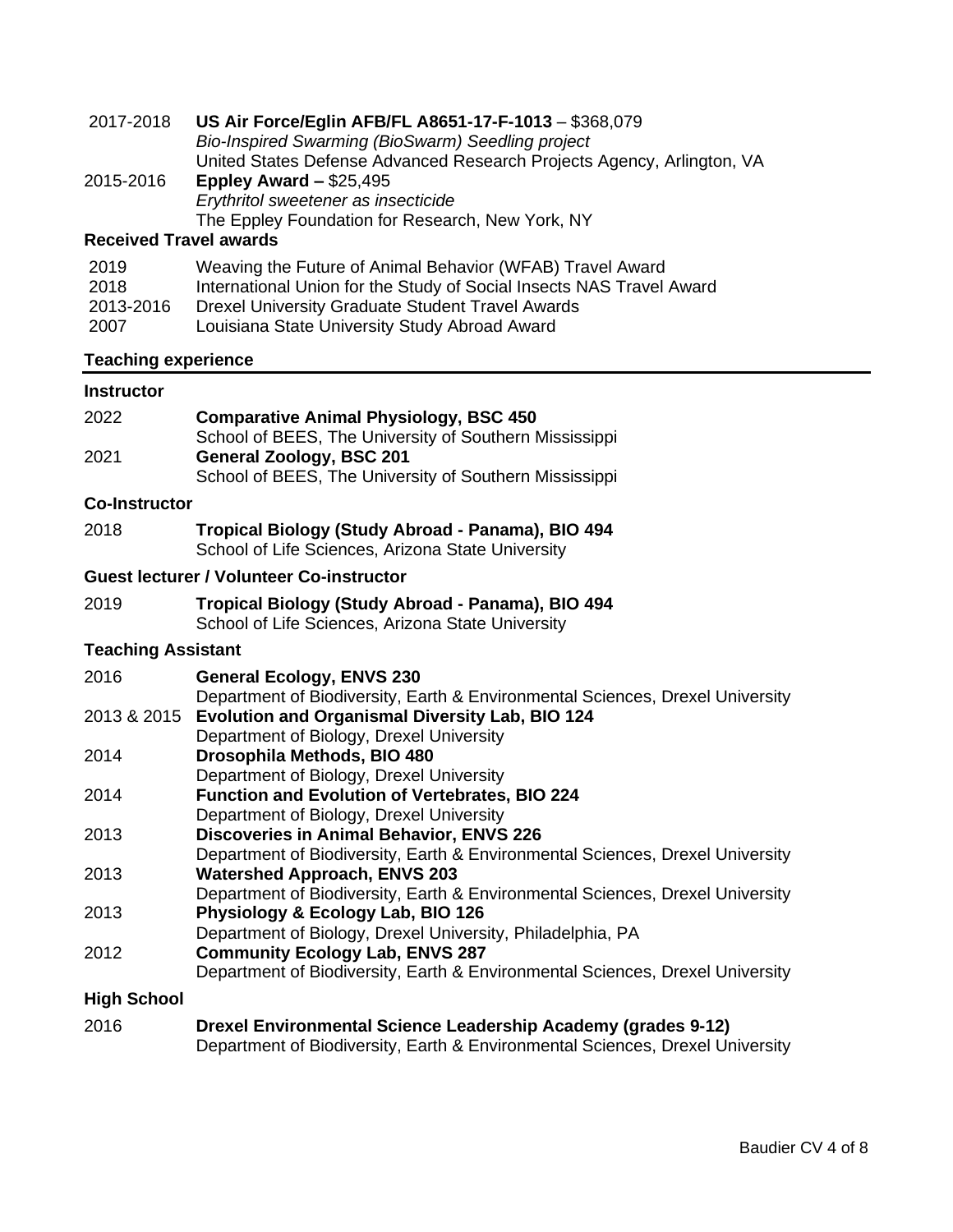## **Mentorship**

**Graduate (PhD)** – 6 students mentored, 5 committees served **Graduate (MS)** – 1 student mentored, 1 committee served **Post-baccalaureate** – 4 mentees

## **Undergraduate** – 22 students mentored, 2 honors thesis committees served

#### **Service**

| 2021-2022 | International Union for the Study of Social Insects 2022, Organizing committee member    |
|-----------|------------------------------------------------------------------------------------------|
| 2020-2021 | <b>IUSSI-North American Section, awards committee co-chair</b>                           |
| 2020      | Annual Meeting of the Animal Behavior Society, Virtual Mentoring Sessions, mentor        |
| 2020      | ASU Social Insect Research Group - Diversity Equity & Inclusion, <i>committee member</i> |
| 2020      | ASU SoLS in-coming student virtual coffee chats, out-of-classroom personality            |
| 2019      | Entomology 2019 (annual meeting of ESA), undergraduate student competition judge         |
| 2019      | 56th Annual Conference of the Animal Behavior Society, "social behavior" moderator       |
| 2019      | Workshop on insect inspired models for social behavior, organizing committee chair       |
| 2018-2021 | <b>IUSSI-NAS, awards committee member</b>                                                |
| 2017      | Entomology 2017 (annual meeting of ESA), student competition judge                       |
| 2016      | Frances Velay Fellowship Program, Drexel/Temple, mentor                                  |
| 2013-2015 | Biology Graduate Student Association, Drexel University, <i>community chair</i>          |

## **Manuscripts Refereed**

| <b>The American Naturalist</b>    | Ecosphere                                | Oecologia                                       |
|-----------------------------------|------------------------------------------|-------------------------------------------------|
| Animal Behaviour                  | <b>Functional Ecology</b>                | Oikos                                           |
| <b>Behavioral Ecology</b>         | Global Ecology & Biogeography            | Philosophical Transactions of the Royal Society |
| Behavioral Ecology & Sociobiology | Heredity                                 | <b>B: Biological Sciences</b>                   |
| Biogeography                      | <b>Insect Conservation and Diversity</b> | Proceedings of the Royal Society B: Biological  |
| <b>Biological Reviews</b>         | Journal of Animal Ecology                | <b>Sciences</b>                                 |
| Biology                           | Journal of Biogeography                  | PLOS ONE                                        |
| Climate Change Ecology            | Journal of Insect Science                | Revista de Biología Tropical                    |
| <b>Conservation Physiology</b>    | <b>Myrmecological News</b>               | Royal Society B: Biological Sciences            |
| Current Zoology                   | <b>Nature Communications</b>             | The Science of Nature                           |
| Ecology                           | <b>Nature Ecology &amp; Evolution</b>    | Southwestern Naturalist                         |
| Ecology & Evolution               | <b>Neotropical Entomology</b>            |                                                 |
|                                   |                                          |                                                 |

## **Grant review**

Israel Science Foundation National Science Foundation

## **Public Outreach**

| 2022      | Teachers Conservation Workshop, Lake Thoreau Environmental Center, <i>quest speaker</i> |
|-----------|-----------------------------------------------------------------------------------------|
| 2021      | Bug Fest, The Crosby Arboretum, guest entomologist                                      |
| 2019      | Gamboa Discovery School, Gamboa, Panama (K-4), guest speaker                            |
| 2018      | Smithsonian Tropical Research Institute, Ant Day, meet-and-greet scientist              |
| 2018      | Phoenix March for Science (all ages), meet-and-greet scientist                          |
| 2016      | Women in Natural Sciences (9-12), Academy of Natural Sciences, mentor                   |
| 2014-2015 | Philadelphia Science Festival (K-12 + families), <i>guest exhibitor</i>                 |
| 2013-2016 | Drexel Students Tackling Advanced Research (STAR), mentor                               |
| 2013-2015 | George Washington Carver Science Fair (grades 4-12), <i>guest judge</i>                 |
| 2010-2012 | Interactive talks at Orleans Parish Public schools via KIDsmART, quest entomologist     |
|           |                                                                                         |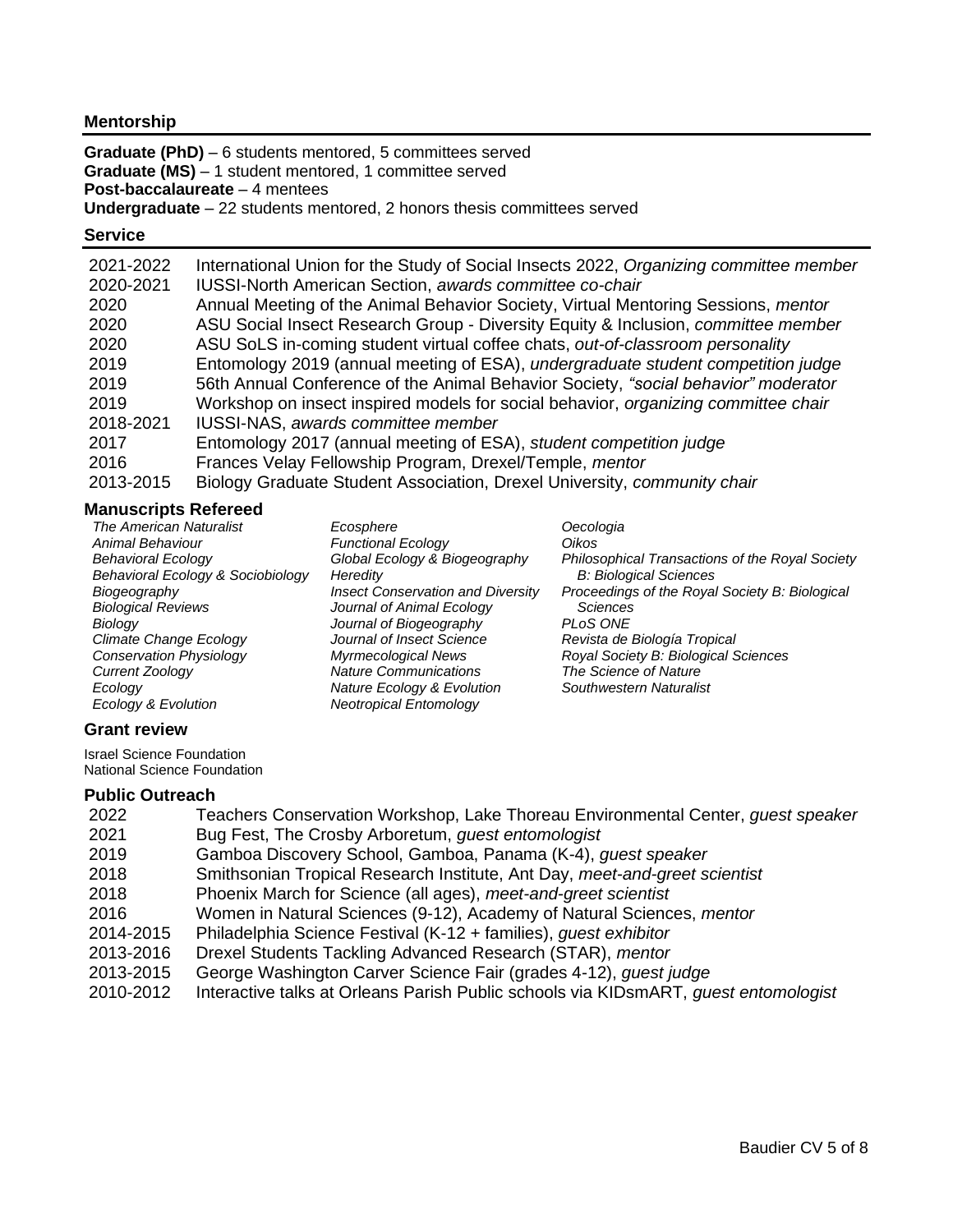## **Invited Seminars**

- †Baudier KM. Social thermal adaptation: Using ants to study how climate shapes form and function across spatial scales and levels of biological organization. Entomology Colloquium. University of Illinois at Urbana-Champaign. 15 November 2021. Virtual Seminar.
- †Baudier KM. Flexible defense specialization in eusocial insects: From group behavior to soldier physiology. Evolution, Ecology, Genetics & Genomics Seminar, University of Rochester. 23 April 2021. Virtual Seminar.
- †Baudier KM. Flexible defense specialization in eusocial insects: From group behavior to soldier physiology. Ecology and Evolution Seminar, University of Copenhagen. 9 April 2021. Virtual Seminar.
- †Baudier KM. Social heterogeneity in the context of aggression, truce, and battling the elements. NSF-Simons QBio Center, Harvard University. 16 December 2020. Virtual Seminar.
- †Baudier KM. Social insect macrophysiology: using ants to study climate adaptation at big scales. Division of Natural Sciences. College of Mount Saint Vincent. Biological Colloquium 5 November 2020. Virtual Seminar.
- †Baudier KM. Social axes of ecological physiology: Individual to group form and function. University of Southern Mississippi. 25 February 2020. Hattiesburg, MS.
- †Baudier KM. Social axes of ecological physiology: individual to group form and function. San Francisco State University. 11 December 2019. San Francisco, CA.
- †Baudier KM. Social physiology: Discoveries in group function of tropical social insects. University of Hawaii at Manoa. 23 April 2019. Honolulu, HI.
- †Baudier KM. Catching more flies with Truvia: Erythritol as a human-safe pesticide. Arid Land Agricultural Research Center (USDA-ARC), 3 December 2018 in Maricopa, AZ
- †Baudier KM. La tolerancia térmica y la termorregulación de un grupo de hormigas legionarias neotropicales. Reserva Biológica del Bosque Nuboso de Monteverde. 25 April 2016 in Monteverde, Puntarenas, Costa Rica.
- †Baudier KM. Thermal tolerance in Neotropical army ants: body size, microhabitat & elevational effects. American Entomological Society Monthly Meeting. 26 March 2014. Academy of Natural Sciences in Philadelphia, PA

### **Guest Lectures**

†Baudier KM. Social macrophysiology: using ants to study climate adaptation at big scales. The Community College of Baltimore County. 13 October 2020. Virtual Lecture.

## **Workshop Presentations**

- †Baudier KM. Insect colony defense strategies as a model for human defense allocation. Workshop on Insect-Inspired Models for Social Behavior (WIIMSB). 14 January 2019 at Arizona State University. Tempe, AZ.
- †Pippin C, Squires E, Baudier KM. Swarming in the presence of adversaries. Workshop: Bio-Inspired Algorithms for Managing Emergent Behavior in Sociotechnical Systems. 14 November 2017 at Arizona State University. Tempe, AZ.

## **Conference Talks**

- \*Baudier KM , Bennett MM, Ostwald MM, Fewell JH, Harrison JF. International Union for the Study of Social Insects 2022, Inter-caste metabolic scaling in workers of the stingless bee *Tetragonisca angustula*, International Union for the Study of Social Insects, , San Diego, CA, United States.
- \*Robinson K, Johnson A, Mora-Kepfer Uy F, Baudier KM, International Union for the Study of Social Insects 2022, "Biogeography of thermal performance in the subtropical paper wasp, *Mischocyttarus mexicanus cubicola*. International Union for the Study of Social Insects, San Diego, CA, United States. 4 July 2022.
- \*Calixto, JM, Baudier, KM, Fewell, JH, International Union for the Study of Social Insects 2022, Is reproductive caste associated with critical thermal limits in desert seed-harvester ants? International Union for the Study of Social Insects, San Diego, CA, United States. 4 July 2022.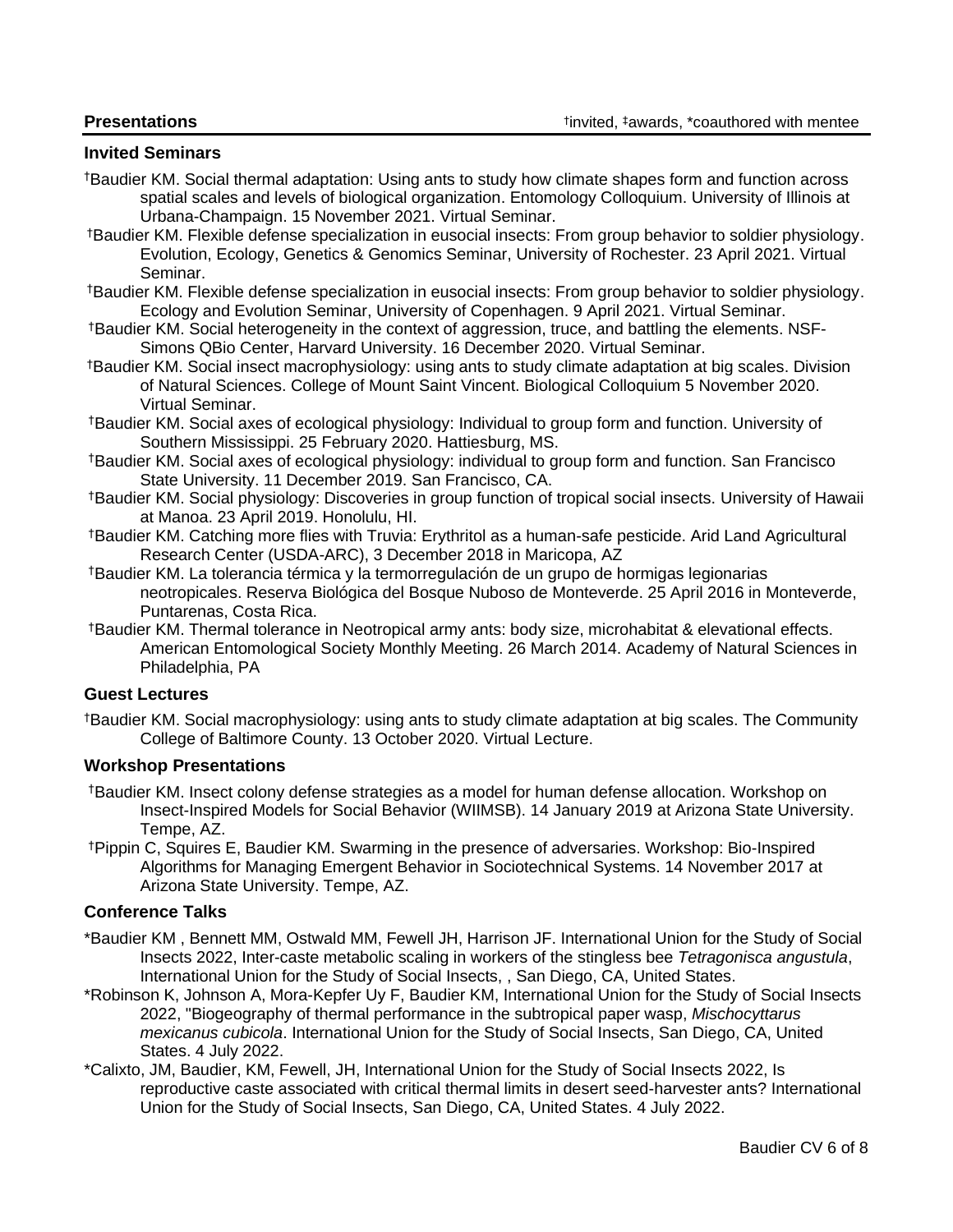- † \*Baudier KM, Robinson K, Mora Kepfer Uy F. Thermal adaptations of the Mexican paper wasp (*Mischocyttarus mexicanus*) in the Southeastern United States. Annual Conference of the Mississippi Entomological Association and Mississippi Association of Plant Pathologists and Nematologists. Starkville, MS. 9 November 2021.
- Baudier KM. New Faculty Showcase. Annual Conference of the Mississippi Entomological Association and Mississippi Association of Plant Pathologists and Nematologists. Starkville, MS. 9 November 2021.
- Baudier KM, Pavlic TP. Multi-level instrumentation of bivouac thermoregulation: current methods and future directions. The 15th International Symposium on Distributed Autonomous Robotic Systems & The 4th International Symposium on Swarm Behavior and Bio-Inspired Robotics
- Baudier KM, Ostwald MM, Calixto JM, Cossio FJ, Fewell JH. Thermal benefits of polygyny? Multi-queen desert ant colonies have higher and more uniform heat tolerance. Entomological Society of America. 11-25 Nov 2020. Virtual Meeting.
- Baudier KM. Living walls: An emergent defensive subroutine of army ant raids. Animal Behavior Society. 28-31 July 2020. Virtual Meeting.
- Baudier KM, Barrett M, Bennett MM, Fewell JH, Pavlic TP. Neural and physiological underpinnings of defense specialization in soldiers of the stingless bee *Tetragonisca angustula*. Entomological Society of America. 20 Nov 2019 in St. Louis, MO.
- Baudier KM, Bennett MM, Fewell JH, Pratt SC, Pavlic TP. Ageing modulates defensive tasks performed by soldiers of the stingless bee *Tetragonisca angustula*. 56th Annual Conference of the Animal Behavior Society. 27 July 2019 in Chicago, IL.
- †Baudier KM, Fewell JH, Pavlic TP, Pratt SC. Changing of the guard: Task dynamics of stingless bee nest defense in cleptoparasitic environments. International Union for the Study of Social Insects. 5-10 August 2018 in Guarujá, Brazil
- †Baudier KM, O'Donnell S. Interacting climate scales of army ant thermal tolerance. International Union for the Study of Social Insects. 5-10 August 2018 in Guarujá, Brazil
- Baudier KM, O'Donnell S. Weak links: Behavioral and physiological implications of thermal tolerance variation within insect societies. Entomological Society of America. 8 November 2017 in Denver, CO
- Baudier KM, O'Donnell S. Elevation, site choice, & brood age factors in army ant bivouac thermoregulation. Social Insects in the North-East Regions meeting. 10 December 2016 in Washington, DC
- †Baudier KM. Social thermoregulation along elevational clines: lessons from a Neotropical army ant. Philadelphia Evolution Group. 10 October 2016 in Philadelphia, PA
- Baudier KM, O'Donnell S. Microhabitat, elevation and body size effects on thermal tolerance among Neotropical army ants. International Union for the Study of Social Insects North American Section Colloquium. 24 September 2016 in Orlando, FL
- ‡Baudier KM, O'Donnell S. Thermoregulatory responses to thermal clines: Bivouac function across the wide elevational range of a Neotropical army ant (Formicidae: Dorylinae: *Eciton burchellii parvispinum*). XXV International Congress of Entomology. 27 September 2016 in Orlando, FL
- Baudier KM, O'Donnell S. Geographic patterns of thermoregulation: homeostasis in surface & below-ground bivouacking army ants. Social Insects in the North-East Regions meeting. 10 December 2015 in Scranton, PA
- Baudier KM, O'Donnell S. Social thermal physiology: How superorganismal homeostasis confronts elevational thermal clines (Formicidae: Ecitoninae: *Eciton burchellii parvispinum*). Entomological Society of America National Meeting, 16 November 2015 in Minneapolis, MN
- Baudier KM, O'Donnell S. Microclimate and body size affect thermal tolerance among Neotropical army ants (Ecitoninae). Entomological Society of America National Meeting, 18 November 2014 in Portland, OR
- Baudier KM, Austero M, Schauer C, O'Donnell D. Evolution of larval adhesive structures in the ant subfamily Ponerinae. Entomological Society of America National Meeting, 12 Nov 2013 in Austin, TX
- Baudier KM, Austero M, Schauer C, O'Donnell S. The Evolution of Sticky Tubercles in Ponerine Larvae. Social Insects in the North-East Regions meeting, 24 May 2013 in Newark, NJ
- Strecker R, Baudier KM, Hooper-Bui L. Effects of a d-Limonine product on leaf-cutting ant *Atta texana* Entomological Society of America National Meeting, 17 Nov 2008 in Reno, NV